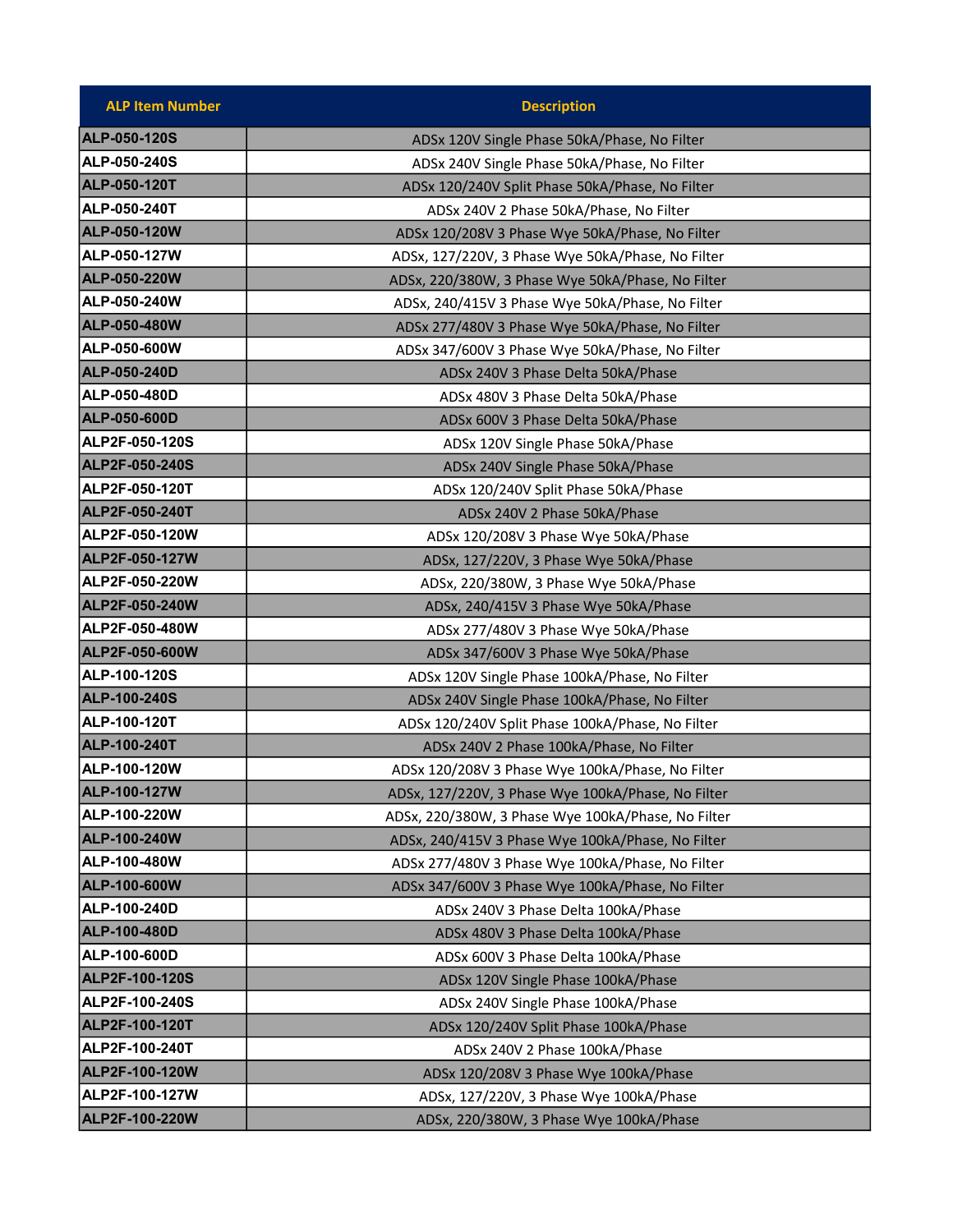| ALP2F-100-240W      | ADSx, 240/415V 3 Phase Wye 100kA/Phase             |
|---------------------|----------------------------------------------------|
| ALP2F-100-480W      | ADSx 277/480V 3 Phase Wye 100kA/Phase              |
| ALP2F-100-600W      | ADSx 347/600V 3 Phase Wye 100kA/Phase              |
| ALP-200-120S        | ADSx 120V Single Phase 200kA/Phase, No Filter      |
| ALP-200-240S        | ADSx 240V Single Phase 200kA/Phase, No Filter      |
| <b>ALP-200-120T</b> | ADSx 120/240V Split Phase 200kA/Phase, No Filter   |
| ALP-200-240T        | ADSx 240V 2 Phase 200kA/Phase, No Filter           |
| <b>ALP-200-120W</b> | ADSx 120/208V 3 Phase Wye 200kA/Phase, No Filter   |
| ALP-200-127W        | ADSx, 127/220V, 3 Phase Wye 200kA/Phase, No Filter |
| <b>ALP-200-220W</b> | ADSx, 220/380W, 3 Phase Wye 200kA/Phase, No Filter |
| ALP-200-240W        | ADSx, 240/415V 3 Phase Wye 200kA/Phase, No Filter  |
| <b>ALP-200-480W</b> | ADSx 277/480V 3 Phase Wye 200kA/Phase, No Filter   |
| ALP-200-600W        | ADSx 347/600V 3 Phase Wye 200kA/Phase, No Filter   |
| <b>ALP-200-240D</b> | ADSx 240V 3 Phase Delta 200kA/Phase                |
| ALP-200-480D        | ADSx 480V 3 Phase Delta 200kA/Phase                |
| <b>ALP-200-600D</b> | ADSx 600V 3 Phase Delta 200kA/Phase                |
| ALP2F-200-120S      | ADSx 120V Single Phase 200kA/Phase                 |
| ALP2F-200-240S      | ADSx 240V Single Phase 200kA/Phase                 |
| ALP2F-200-120T      | ADSx 120/240V Split Phase 200kA/Phase              |
| ALP2F-200-240T      | ADSx 240V 2 Phase 200kA/Phase                      |
| ALP2F-200-120W      | ADSx 120/208V 3 Phase Wye 200kA/Phase              |
| ALP2F-200-127W      | ADSx, 127/220V, 3 Phase Wye 200kA/Phase            |
| ALP2F-200-220W      | ADSx, 220/380W, 3 Phase Wye 200kA/Phase            |
| ALP2F-200-240W      | ADSx, 240/415V 3 Phase Wye 200kA/Phase             |
| ALP2F-200-480W      | ADSx 277/480V 3 Phase Wye 200kA/Phase              |
| ALP2F-200-600W      | ADSx 347/600V 3 Phase Wye 200kA/Phase              |
| ALP-300-120S        | ADSx 120V Single Phase 300kA/Phase, No Filter      |
| ALP-300-240S        | ADSx 240V Single Phase 300kA/Phase, No Filter      |
| ALP-300-120T        | ADSx 120/240V Split Phase 300kA/Phase, No Filter   |
| ALP-300-240T        | ADSx 240V 2 Phase 300kA/Phase, No Filter           |
| ALP-300-120W        | ADSx 120/208V 3 Phase Wye 300kA/Phase, No Filter   |
| ALP-300-127W        | ADSx, 127/220V, 3 Phase Wye 300kA/Phase, No Filter |
| ALP-300-220W        | ADSx, 220/380W, 3 Phase Wye 300kA/Phase, No Filter |
| ALP-300-240W        | ADSx, 240/415V 3 Phase Wye 300kA/Phase, No Filter  |
| ALP-300-480W        | ADSx 277/480V 3 Phase Wye 300kA/Phase, No Filter   |
| <b>ALP-300-600W</b> | ADSx 347/600V 3 Phase Wye 300kA/Phase, No Filter   |
| ALP-300-240D        | ADSx 240V 3 Phase Delta 300kA/Phase                |
| ALP-300-480D        | ADSx 480V 3 Phase Delta 300kA/Phase                |
| ALP-300-600D        | ADSx 600V 3 Phase Delta 300kA/Phase                |
| ALP2F-300-120S      | ADSx 120V Single Phase 300kA/Phase                 |
| ALP2F-300-240S      | ADSx 240V Single Phase 300kA/Phase                 |
| ALP2F-300-120T      | ADSx 120/240V Split Phase 300kA/Phase              |
| ALP2F-300-240T      | ADSx 240V 2 Phase 300kA/Phase                      |
| ALP2F-300-120W      | ADSx 120/208V 3 Phase Wye 300kA/Phase              |
| ALP2F-300-127W      | ADSx, 127/220V, 3 Phase Wye 300kA/Phase            |